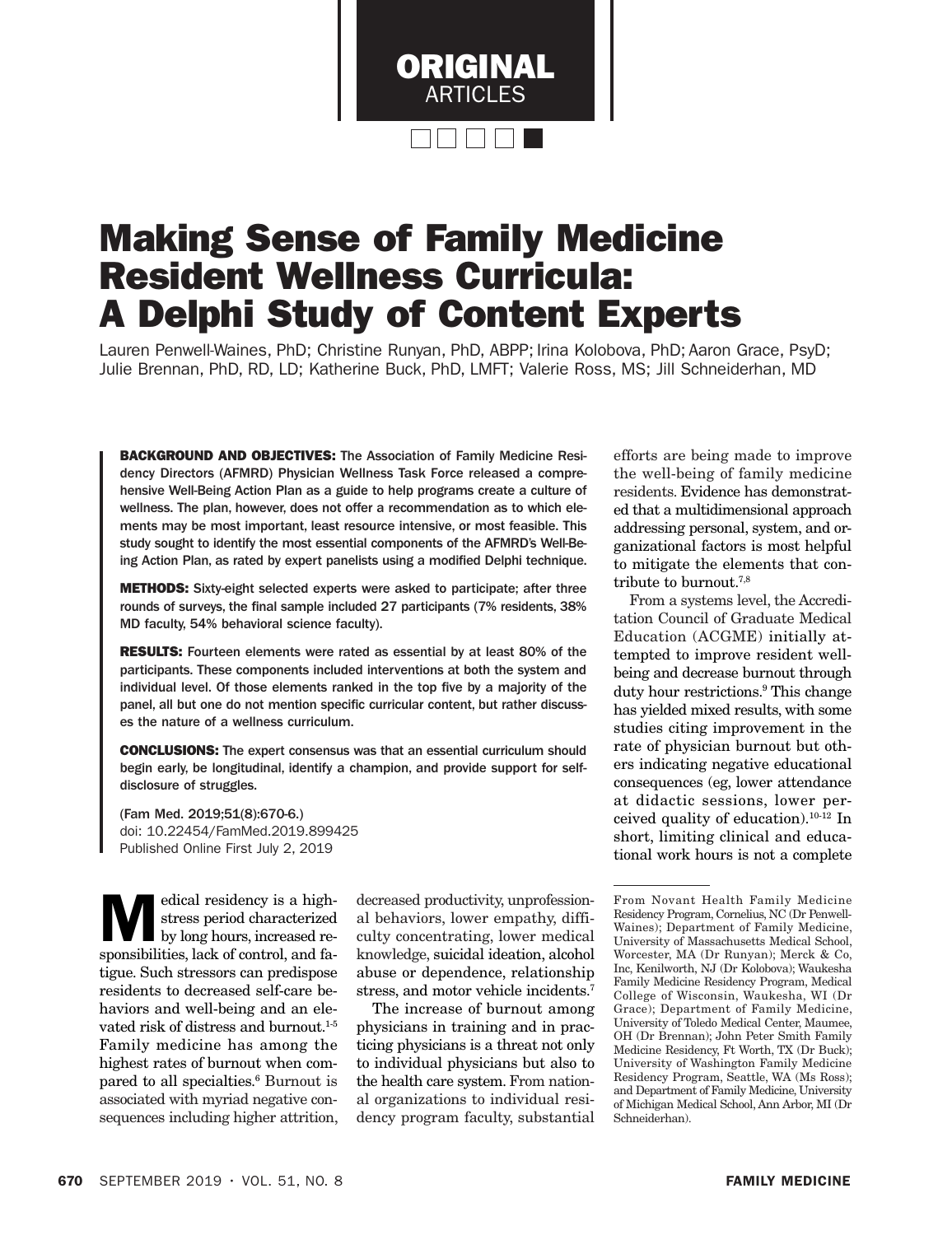solution to improving physician wellbeing. Most recently, ACGME took another step by revising the Common Program Requirements in 2017 to emphasize the importance of promoting well-being in residency curricula and mandating procedures and programming to support wellbeing.9 It is now expected that programs and institutions address the system factors that contribute to burnout and teach well-being as a competency.

Emphasizing well-being in residency is especially important as work habits and patterns surrounding self-care begin to solidify during this time. Moreover, there are concrete ways that resilience can be taught and enhanced. 13-15 Residency faculty have been developing and implementing programs to combat burnout and fatigue and to promote well-being for many years. In the past few years, conference presentations and articles discussing resident burnout and well-being have proliferated, but few methodologically rigorous published trials of residency-based wellness curricula exist. Most programs have focused on teaching skills including mindfulness and stress management in small groups. 10,16 Many of these programs also emphasize the importance of cultivating a culture of wellness.17-19 Some programs are now linking these initiatives to resident evaluation and/or milestone attainment as well as programmatic evaluation on the efficacy of such efforts to reduce burnout. Initial evidence suggests that these programs are well-received by residents, can reduce burnout, and can be part of the solution.10,16-18 However, it is also clear that individual residency programs that develop and deliver these interventions are highly variable, and there are many mediating and moderating variables in these findings. Different definitions\* and ways to measure the constructs of burnout and well-being make it difficult to reach conclusions about what is most effective.<sup>20,21</sup>

Given the importance of supporting resident physicians' well-being, the Association of Family Medicine Residency Directors (AFMRD) Physician Wellness Task Force released its *Well-Being Action Plan*22 to help programs create cultures of wellness. The action plan was developed using a review of literature on existing wellness programs in family medicine residencies. The AFMRD action plan offers an extensive list of suggested wellness program elements for residency programs to implement; however, the list does not offer a recommendation as to which elements may be most important, least resource intensive, or most feasible given certain program restrictions. In other words, it is an excellent summary, but it is largely aspirational, and many programs are seeking more specific guidance about which elements are likely to have the biggest impact on resident well-being. In light of this, a Task Force on Resident Wellness Curriculum was formed through the Society of Teachers of Family Medicine (STFM). The aim of this task force was to provide an expert-informed set of guidelines on core elements of a curriculum addressing resident well-being and burnout prevention. To this end, the group conducted a Delphi study with wellness experts in family medicine education to refine and identify the most essential elements from the AFMRD *Well-being Action Plan*.

## Methods

A modified Delphi method<sup>23,24</sup> was used to develop consensus regarding the most essential elements from the AFMRD *Well-being Action Plan*. 22 The Delphi method was selected for its ability to gather feedback from experts anonymously and without influence from group thinking. Three rounds of online surveys were completed via SurveyMonkey between December 2017 and August 2018. An overview of the participants and procedures is provided in Figures 1 and 2.

### *Participants*

Seventy-six potential expert panelists were identified by membership in the STFM Professional Well-being Collaborative, scholarly record of national presentations or publications on family medicine resident wellness, and referral from known experts on family medicine residency wellness. Despite also having expertise in resident well-being and wellness programming, no members of the task force were included as experts. Sixty-eight individuals were contacted by email and asked to participate if they met the following inclusion criteria: family medicine educators in accredited residency programs who have expertise in implementing resident wellness programs and/or education for at least 2 years or recent chief residents who had a role in leading resident wellness (eg, education, administration). Twenty-seven participants (40% of those initially contacted) provided responses to all three surveys; of these, 7% were residents, 38% were physician faculty, and 54% were behavioral science faculty. No additional demographic information was collected. The composition of the final sample is not significantly different from the role composition of the firstround sample.

### *Procedures*

In the first of three online survey rounds, investigators asked participants to indicate the importance of elements included in the AFMRD *Well-being Action Plan*. The survey included 19 items to be rated on a 5-point scale. The response options were "essential," "very important," "somewhat important," "less important," or "not important." Participants were given an opportunity to comment on each element (eg, specific activities that are recommended, barriers to implementing that element). The first-round survey also included open-ended questions for participants to provide input regarding additional elements that should be included in residency wellness programs. Items were retained for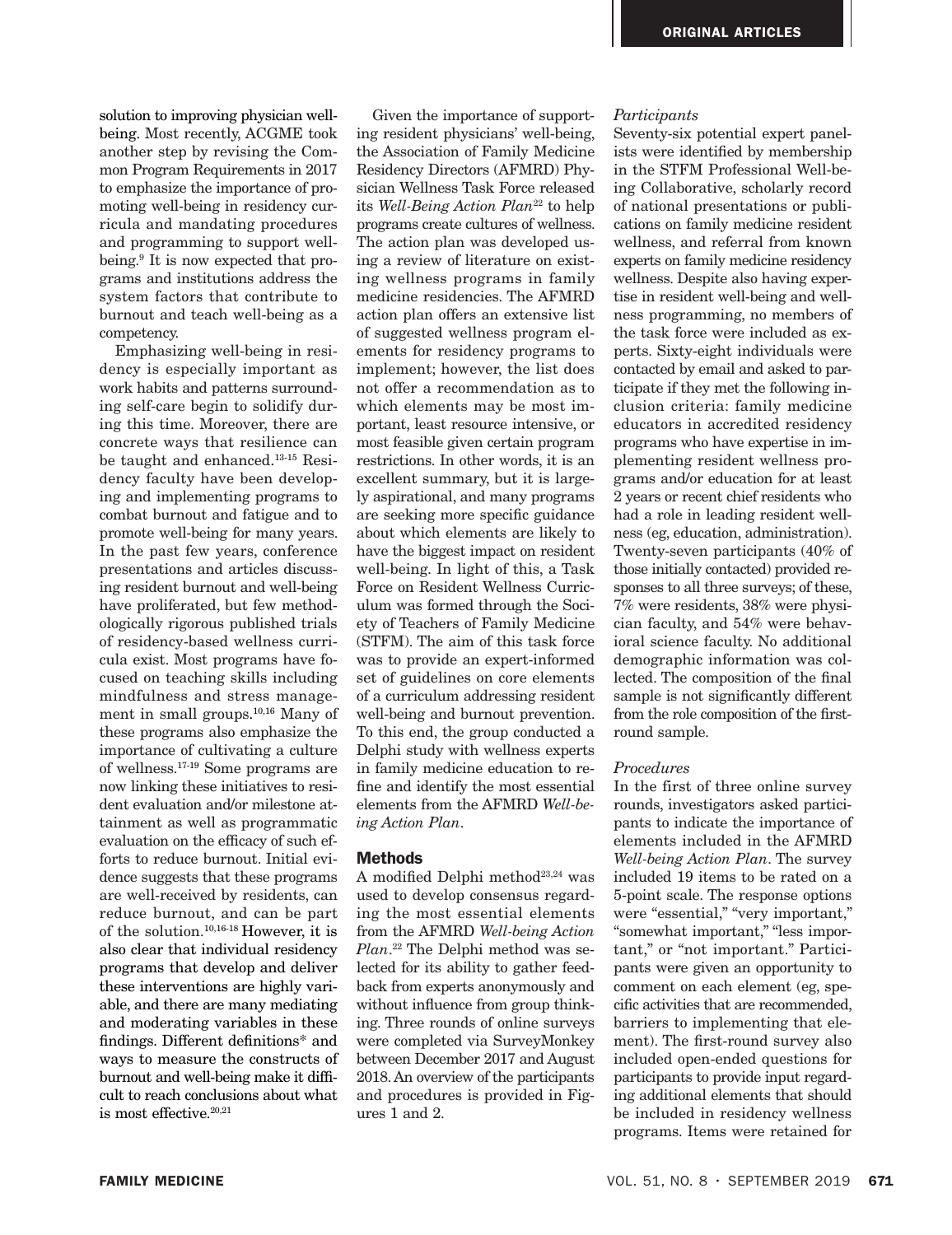



the subsequent round of surveys if they were rated as very important or essential by 80% or more of respondents.24 Thematic analysis was applied to the feedback gathered from the comments and open-ended questions. Themes were initially identified by one researcher and then confirmed or modified by the research team. These themes were then developed into statements for the next round of the survey. Statements served as either clarification of a previously presented element or were written as new elements.

In the round two survey, participants were asked to rate the newly formed items using the same 5-point scale noted previously. The same process of using 80% criteria as very important or essential to retain items was again employed.

For the third round of the survey, the elements retained from rounds one and two were presented back to participants for their final input regarding whether the item was essential or not. Then each participant was asked to rank the top five most important items out of the elements they had marked as essential. Ranks were weighted as follows: five points for each time the element was ranked as a participant's first/most essential element, four points for each time the element was ranked as a participant's second, three points for each time the element was ranked as a participant's third, two points for each time the element was ranked as a participant's fourth, and one point for each time the element was ranked as a participant's fifth.

The University of Massachusetts Institutional Review Board reviewed and approved the study (IRB Docket #H00014101); it was conducted in the United States.

#### Results

## *Round One Survey*

The average rating of each element and the percentage of participants who rated that element as very important or essential in the round one survey is presented in Table 1. Of the 19 elements included in the round one survey, nine items were rated as essential or very important by at least 80% of participants. Three items were rated as nonessential and were eliminated from subsequent rounds. An additional seven items had mixed ratings with some confusion noted in the comments sections and thus were reworded for inclusion in the round two survey. Five additional items were identified through analysis of the qualitative data gathered from the comments and open-ended questions and were added to the round two survey for participants to score.

## *Round Two Survey*

The average rating of each element and the percentage of participants that rated that element as very important or essential for each item included in the round two survey is featured in Table 2. Of the 12 elements included in the round two survey, seven identified were rated as essential or very important by at least 80% of the participants and were retained for the round three survey. The remaining five items were eliminated.

## *Round Three Survey*

Of the 16 elements presented in round three, 14 elements were rated as essential by at least 80% of the participants (Table 3). The five items with the highest ratings are marked with an asterisk in Table 3.

## **Discussion**

Over recent years there has been increased interest in physician wellbeing and an accompanying effort to develop residency wellness curricula. However, little is known about best practices for these curricula. Although the AFMRD *Well-being Action Plan* provided a list of multiple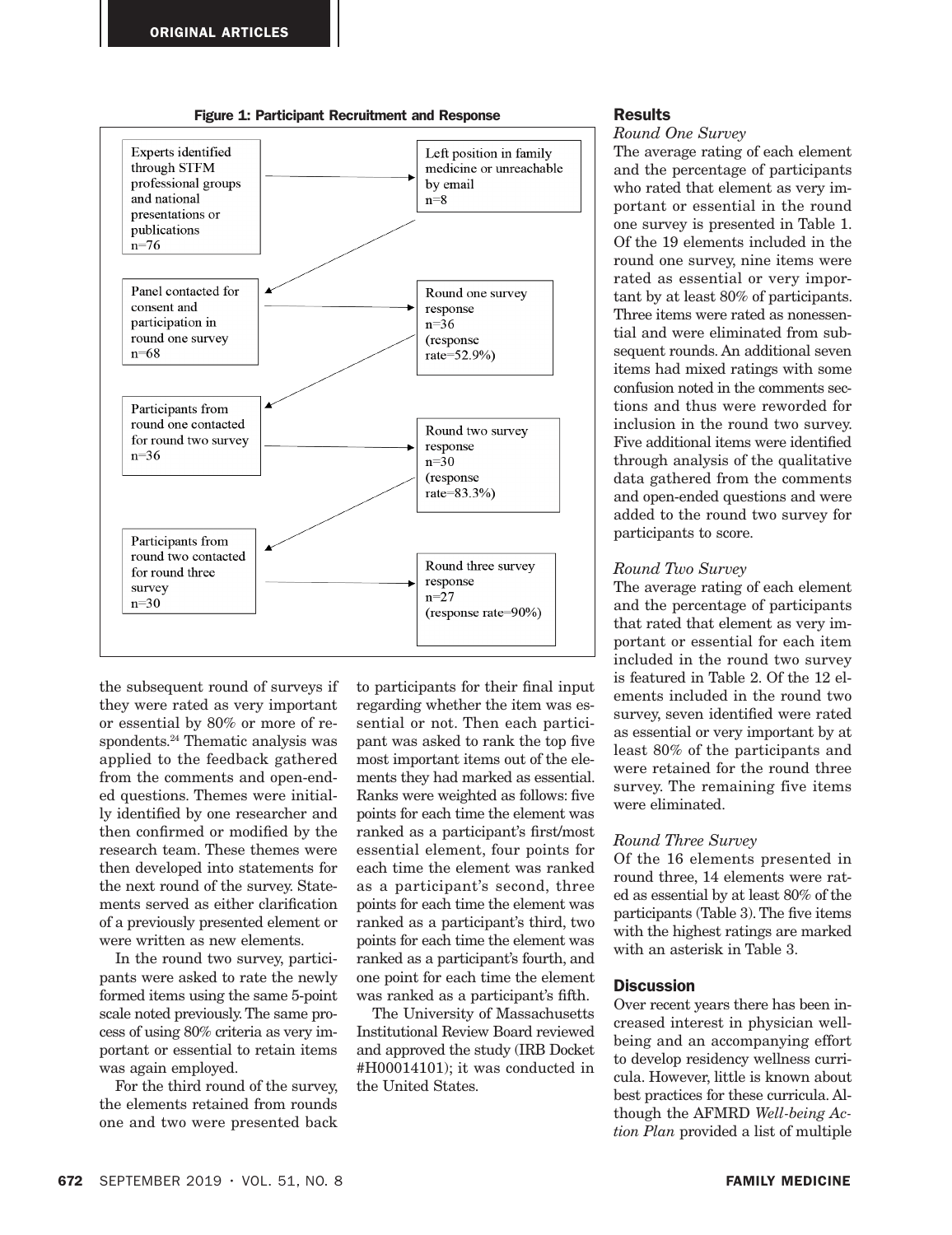

components of a successful wellness curriculum, implementation of all of these components is not feasible in most programs. Indeed, the size, setting, and makeup of residencies vary widely, along with an individual program's ability to supply funding and staff support for wellness programing. As such, faculty interested in establishing or improving their residency's wellness curriculum with limited resources or expertise would have little direction about which components are potentially most likely to produce positive outcomes in resident well-being. This study sought to identify these most essential components as rated by expert panelists by using a modified Delphi technique.

Fourteen components were rated as essential by 80% of the expert panel across three surveys (Table 3). These components varied widely

and included interventions at both the system level (eg, optimize work schedules to promote wellness, such as mechanisms to attend medical visits) and individual level (faculty model wellness behaviors). This is consistent with multiple recent systematic reviews $25,26$  that have found both levels of intervention to be vital for impacting physician well-being. Due to the wide range of programmatic and curricular changes represented by these items, most programs, even those with relatively robust wellness curricula, will likely be able to identify one or more changes to implement.

Of the 14 components rated essential by 80% of the expert panel, five items were ranked highly by a majority of the panel. These included making wellness part of the residency vocabulary early and maintaining conversations about wellness

throughout residency; creating a safe culture that allows for confidential disclosure of distress and impairment; providing access to mental health services; implementing a longitudinal wellness curriculum; and identifying one or more wellness champions with clear support from leadership. What is notable about these items is that with one exception (access to mental health services), they do not mention specific curricular content, but rather discuss the nature of a wellness curriculum.

Also notable is what the expert panel found less essential. In the first round of surveys, the lowest performing items pertained to providing physical wellness space, academic support, and gathering anonymous feedback. In round two, the lowest performing items pertained to having a wellness committee, measuring resident wellness through survey instruments, optimizing time spent with patients, focusing on high-functioning care teams, and including structured reflection activities. This suggests that perhaps the ways in which well-being is carried out from program to program (eg, use of space, measurement) matter less than support for ideas and programmatic buy-in. Another possible interpretation is that although in some highlyresourced organizations an emphasis on optimization of time spent with patients has produced measurable results, those results might be harder to duplicate across all settings, leaving some experts to focus more on attainable items. As researchers, we were disappointed to see neither "measure wellness through quantitative methods" nor "engage in systematic evaluation and quality improvement," reach the final list of essential items, particularly given that the dearth of objective outcome data is one of the problems currently plaguing the field of medical education wellness research. However, review of the qualitative comments revealed that panelists did not find these items unimportant but rather less vital than other aspects of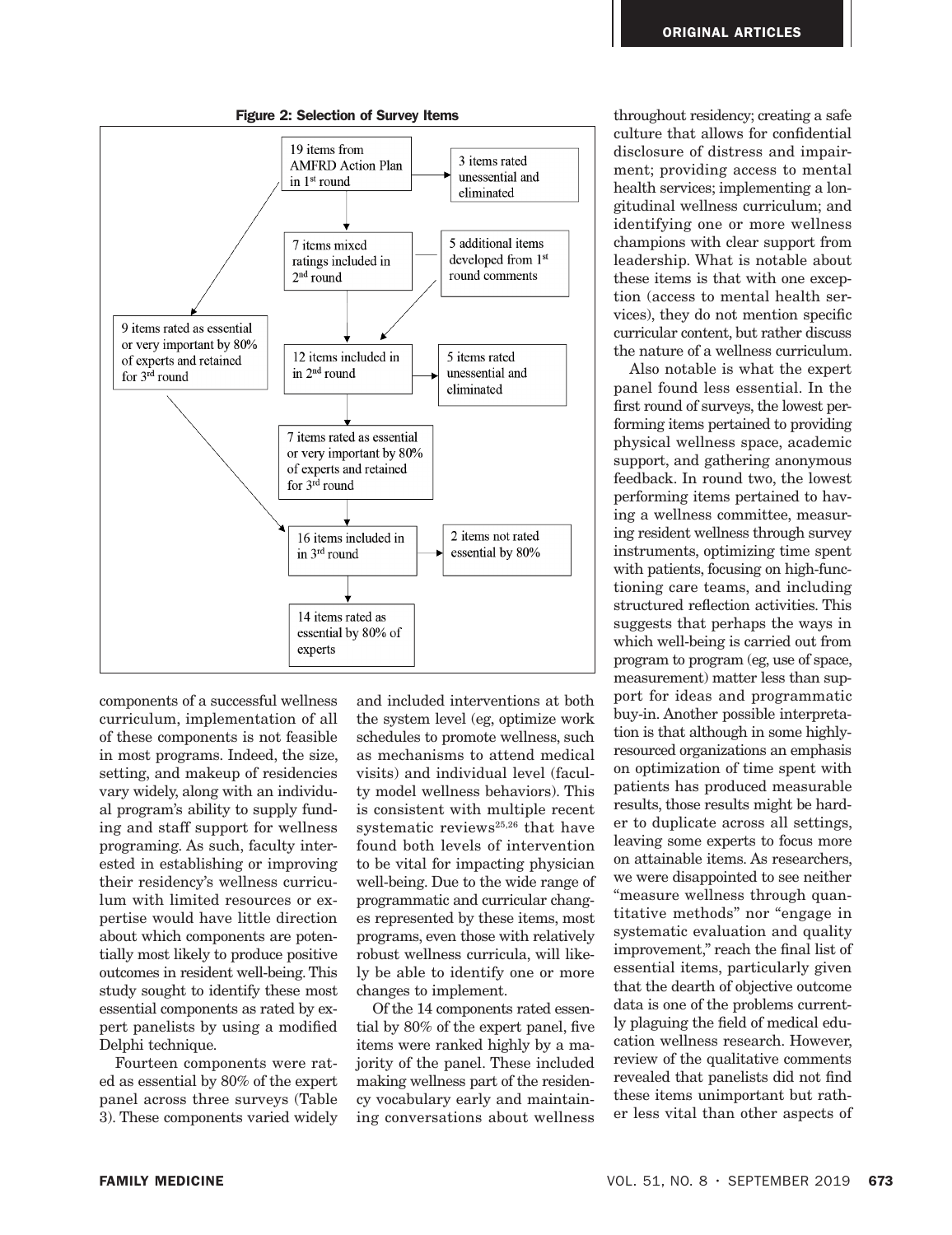| Element $*$                                                                                                                                                                                     | Mean** (% Essential<br>or Very Important) |
|-------------------------------------------------------------------------------------------------------------------------------------------------------------------------------------------------|-------------------------------------------|
| Create a culture of confidential, safe disclosure for burnout, depression, suicidal<br>ideation, and impairment                                                                                 | 4.8 (100%)                                |
| Make wellness part of the residency vocabulary and culture by beginning wellness<br>conversations in orientation and regularly thereafter                                                       | 4.6 $(97%)$                               |
| Identify and implement solutions to improve the learning and work environment, flow,<br>and efficiency                                                                                          | 4.5(95%)                                  |
| Develop and maintain a regular recurring or longitudinal wellness curriculum (eg,<br>building skills such as mindfulness, resilience, empathy)                                                  | 4.4 $(94\%)$                              |
| Provide (directly or referral) accessible, confidential, affordable mental health services                                                                                                      | 4.7 $(91%)$                               |
| Make wellness part of the residency vocabulary and culture by integrating resident<br>wellness into mentoring and advising system                                                               | 4.4 $(91\%)$                              |
| Optimize work schedules to promote wellness, such as mechanisms to attend medical<br>visits and a nonpunitive back up system for work absences                                                  | 4.4 (88%)                                 |
| Identify one or more wellness champions (faculty or resident) with explicit leadership<br>support                                                                                               | 4.5(86%)                                  |
| Schedule and support time to connect with colleagues and mentors (enhancing<br>professional relationships)                                                                                      | 4.3 $(84%)$                               |
| Build, maintain, and nurture relationships with members of high functioning inter professional<br>teams working together to provide exceptional care.                                           | 4.1(78%)                                  |
| Optimize work schedules to promote wellness, such as including residents in planning their<br>schedules and publishing them in a timely manner to allow for nonwork activities to be scheduled. | 4.1(71%)                                  |
| Gather anonymous feedback with closed loop communication (ie, feedback gets to someone who can<br>make changes) on a regular basis.                                                             | $3.8(70\%)$                               |
| Start and maintain a wellness committee including all stakeholders.                                                                                                                             | 3.9(69%)                                  |
| Innovate, measure, improve, and disseminate optimal wellness strategies.                                                                                                                        | 3.9(69%)                                  |
| Optimize proportion of time spent with patients and families (Back to Bedside, protecting time<br>with patients).                                                                               | 3.9(68%)                                  |
| Schedule time to reflect (individual wellness plans, gratitude, reflective writing).                                                                                                            | 4.0(66%)                                  |
| Measure resident wellness through survey instruments at baseline and periodically thereafter.                                                                                                   | 3.7(61%)                                  |
| Create wellness spaces in work environment.                                                                                                                                                     | 3.7(53%)                                  |
| Academic or learning support, reading or study strategies, and board preparation support.                                                                                                       | $3.6(50\%)$                               |

#### Table 1: Average Rating of Each Element and Percentage of Experts Who Rated the Element as Very Important or Essential in Round One Survey

\* Bolded elements were rated by at least 80% of the panel as essential or very important.

\*\* Participants responded using a 5-point scale: not important (1), less important (2), somewhat important (3), very important (4), essential (5).

the curriculum, cited a lack of standardized definitions and measurement tools,<sup>27</sup> and were sensitive to survey fatigue among their learners. As with other screening measures, it is also important to consider the systems that are in place at residency institutions that would support an adequate response to surveys indicating a high level of resident burnout.

Taken together, these results may indicate that some amount of flexibility is allowable in a robust wellness curriculum, provided it has the core, underlying components described herein. Inexperienced faculty or programs that are newly establishing a wellness curriculum may wish to focus first on the areas rated most highly by our expert panel.

This study was limited by the reliance on subjective methods. The method for recruiting expert panelists could have resulted in failing to identify some individuals, as it relied on membership in one society, publication, or being professionally known by others. Another limitation is that the study design relied on panelists to rate the perceived importance of items but did not require that they support their ratings with evidence. This means that the resulting list of most essential items is based on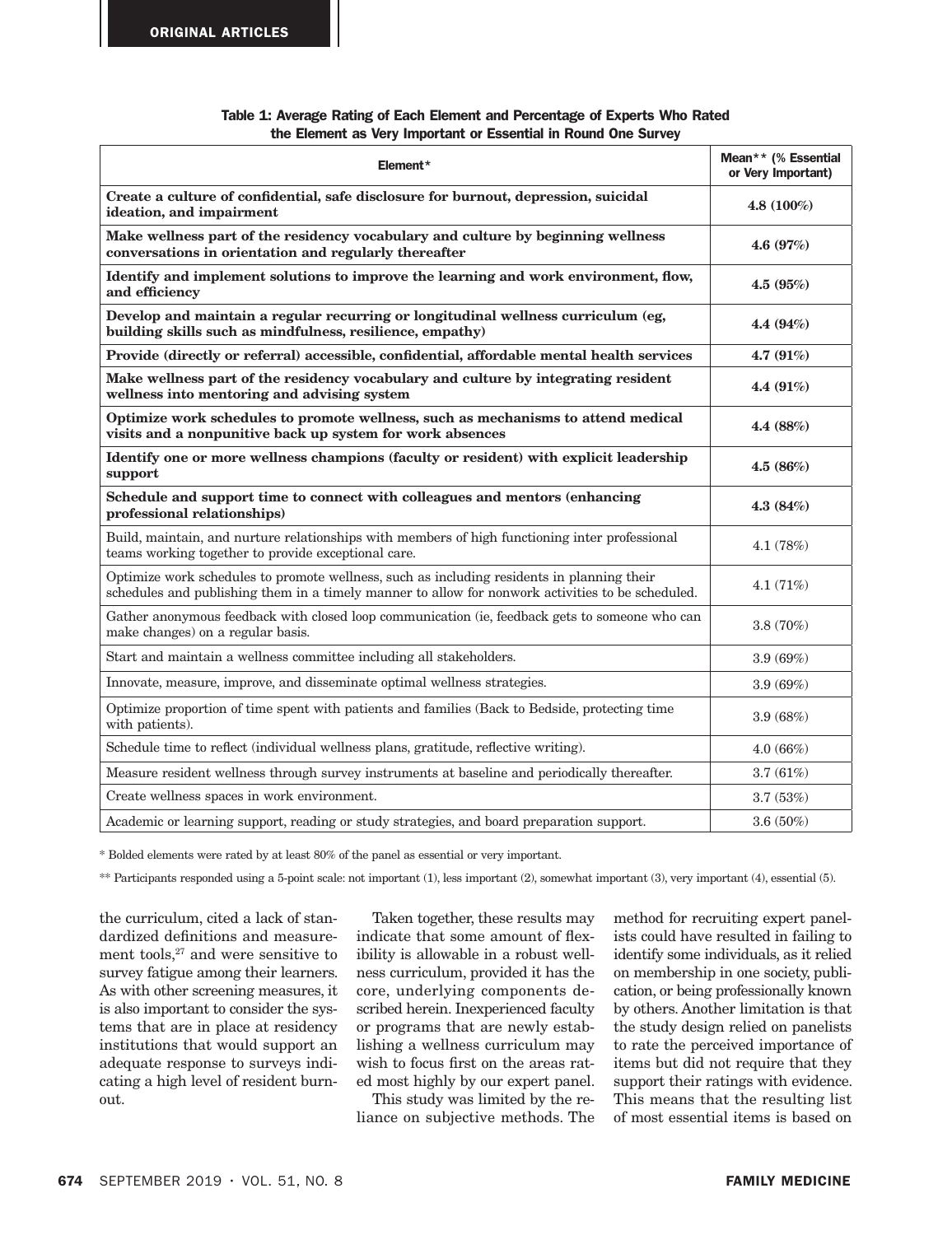| Element*                                                                                                                                                                 | Mean** (% Essential<br>or Very Important) |  |  |
|--------------------------------------------------------------------------------------------------------------------------------------------------------------------------|-------------------------------------------|--|--|
| <b>Faculty model wellness behaviors</b>                                                                                                                                  | 4.8 $(97%)$                               |  |  |
| Create a culture that fosters self-reflection                                                                                                                            | 4.6 $(93%)$                               |  |  |
| Publish residents' schedules in a timely manner to allow for non-work activities to<br>be scheduled                                                                      | 4.6 $(90\%)$                              |  |  |
| Measure resident wellness through qualitative methods (eg, one-to-one check-ins,<br>advisor/mentor meetings, reflection activities, informal feedback) at least annually | 4.5(87%)                                  |  |  |
| Incorporate elements of fun into the culture                                                                                                                             | 4.4 $(87%)$                               |  |  |
| Engage in systematic evaluation and quality improvement of your program's<br>wellness curriculum                                                                         | 4.3(83%)                                  |  |  |
| Include residents in planning their schedules                                                                                                                            | 4.1 $(80\%)$                              |  |  |
| Build, maintain, and nurture relationships with members of high functioning interprofessional<br>teams working together to provide care to patients with complex needs   | 4.3(77%)                                  |  |  |
| Include structured reflection activities as a part of the wellness curriculum                                                                                            | 4.0(73%)                                  |  |  |
| Start and maintain a wellness committee                                                                                                                                  | 4.2(70%)                                  |  |  |
| Measure resident wellness through quantitative methods (eg, survey instruments) at least<br>annually.                                                                    | $3.6(60\%)$                               |  |  |
| Minimize competing demands in order to optimize proportion of time spent with patients and<br>their families                                                             | 3.5(47%)                                  |  |  |

|  | Table 2: Average Rating of Each Element and Percentage of Experts Who Rated |  |  |  |  |  |
|--|-----------------------------------------------------------------------------|--|--|--|--|--|
|  | the Element as Very Important or Essential in the Round Two Survey          |  |  |  |  |  |

\* Bolded elements that were rated by at least 80% of the panel as essential or very important.

\*\* Participants responded using a 5-point scale: not important (1), less important (2), somewhat important (3), very important (4), essential (5).

#### Table 3: Items Rated as Essential by Participants in the Round Three Survey

| Element*                                                                                                                                                                 |      |  |  |  |
|--------------------------------------------------------------------------------------------------------------------------------------------------------------------------|------|--|--|--|
| Make wellness part of the residency vocabulary and culture by beginning wellness<br>conversations in orientation and regularly thereafter*                               | 100% |  |  |  |
| Create a culture of safe, confidential disclosure for burnout, depression, suicidal ideation, and<br>impairment*                                                         | 100% |  |  |  |
| Make wellness part of the residency vocabulary and culture by integrating resident wellness into<br>mentoring and advising system                                        |      |  |  |  |
| Provide (directly or referral) accessible, confidential, affordable mental health services <sup>*</sup>                                                                  | 96%  |  |  |  |
| Measure resident wellness through qualitative methods (eg, one-to-one check-ins, advisor/mentor meetings,<br>reflection activities, informal feedback) at least annually | 96%  |  |  |  |
| Optimize work schedules to promote wellness, such as mechanisms to attend medical visits and a<br>nonpunitive back-up system for work absences                           | 92%  |  |  |  |
| Faculty model wellness behaviors                                                                                                                                         | 92%  |  |  |  |
| Develop and maintain a regular recurring or longitudinal wellness curriculum (eg, building<br>skills such as mindfulness, resilience, empathy)*                          |      |  |  |  |
| Identify and implement solutions to improve the learning and work environment, flow, and efficiency                                                                      | 88%  |  |  |  |
| Publish residents' schedules in a timely manner to allow for nonwork activities to be scheduled                                                                          | 85%  |  |  |  |
| Identify one or more wellness champions (faculty or resident) with explicit leadership support <sup>*</sup>                                                              |      |  |  |  |
| Schedule and support time to connect with colleagues and mentors (enhancing professional relationships)                                                                  | 81%  |  |  |  |
| Create a culture that fosters self-reflection                                                                                                                            | 81%  |  |  |  |
| Incorporate elements of fun into the culture                                                                                                                             | 81%  |  |  |  |
| Include residents in planning their schedules <sup>**</sup>                                                                                                              | 62%  |  |  |  |
| Engage in systematic evaluation and quality improvement of your program's wellness curriculum <sup>**</sup>                                                              |      |  |  |  |

\* Bolded items were ranked in the top five elements most frequently.

\*\* Two items were deemed to not be essential elements of a wellness curriculum.